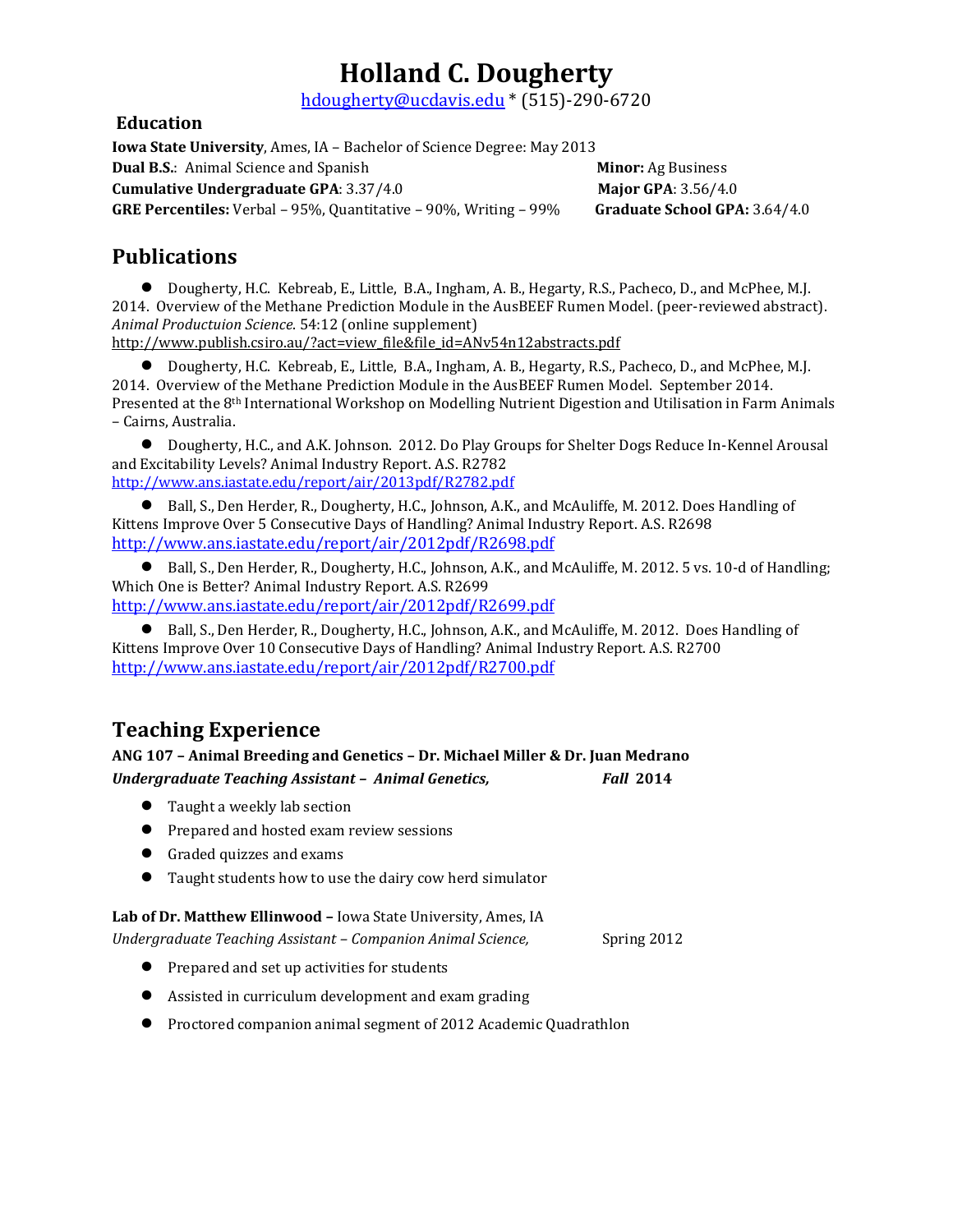[hd](mailto:hollandd@iastate.edu)ougherty@ucdavis.edu \* (515)-290-6720

### **International Experience**

*ISU Study Abroad - University of Extremadura - Cáceres, Spain* Spring 2011

- Attended classes and tutored university students in reading and spoken idioms in English
- Traveled and explored Spanish culture and history
- Wrote and presented speeches to student groups at local schools

## **Independent Studies**

**Lab of Dr. Anna Johnson –** Iowa State University, Ames, IA

*Independent study in Animal Behavior* Fall 2011

- Designed and implemented experiment to measure the effect of play groups on canine arousal levels
- Developed ethogram for measuring canine behavior during data collection
- Analyzed data and prepared Animal Industry Report based on the findings

**Lab of Dr. Anna Johnson** – Iowa State University, Ames, IA

*Independent study in Ethics* Summer 2011

- Identified areas needing improvement in current ethical reassurance programs in the pork
- industry
	- Proposed improvements to current ethical reassurance programs
	- Presented findings via presentation to Animal Behavior Group and undergraduate pork

researchers

**Lab of Elizabeth Snella** – Iowa State University, Ames, IA Fall 2010

 *Independent study in Behavior and Cognition*

● Recorded experimental data during experiments on mouse cognition and navigational cues

# **Work Experience**

### **UC Davis – Sustainable Agricultural Modeling Lab (Dr. Ermias Kebreab)**

- *PhD Student* Fall 2013- present
	- Currently working on describing the AusBeef rumen model and preparing it for publication, as well as incorporating lipid and nitrate supplementation terms and performing sensitivity analysis on the rumen model
	- Presented a poster on the AusBeef methane prediction module at the 8th International Workshop on Modelling Nutrient Digestion and Utilisation in Farm Animals
		-
		- Presented a poster on the methane prediction module in the AusBeef rumen model at the

8th International Workshop on Modelling Nutrient Digestion and Utilisation in Farm Animals **CrossingsCon 2016 –** Davis, CA

**Treasurer Summer 2013- present** 

- Co-foundedscience fiction convention dedicated to the works of Diane Duane
- Filed and maintained state and federal paperwork for startup nonprofit
- Contacted vendors and arranged vendor contracts
- Contacted guests of honor and arranged guest contracts
- Maintained financial records and filed for IRS 501c(3) nonprofit status
- Organized and administrated fundraising campaign via Indiegogo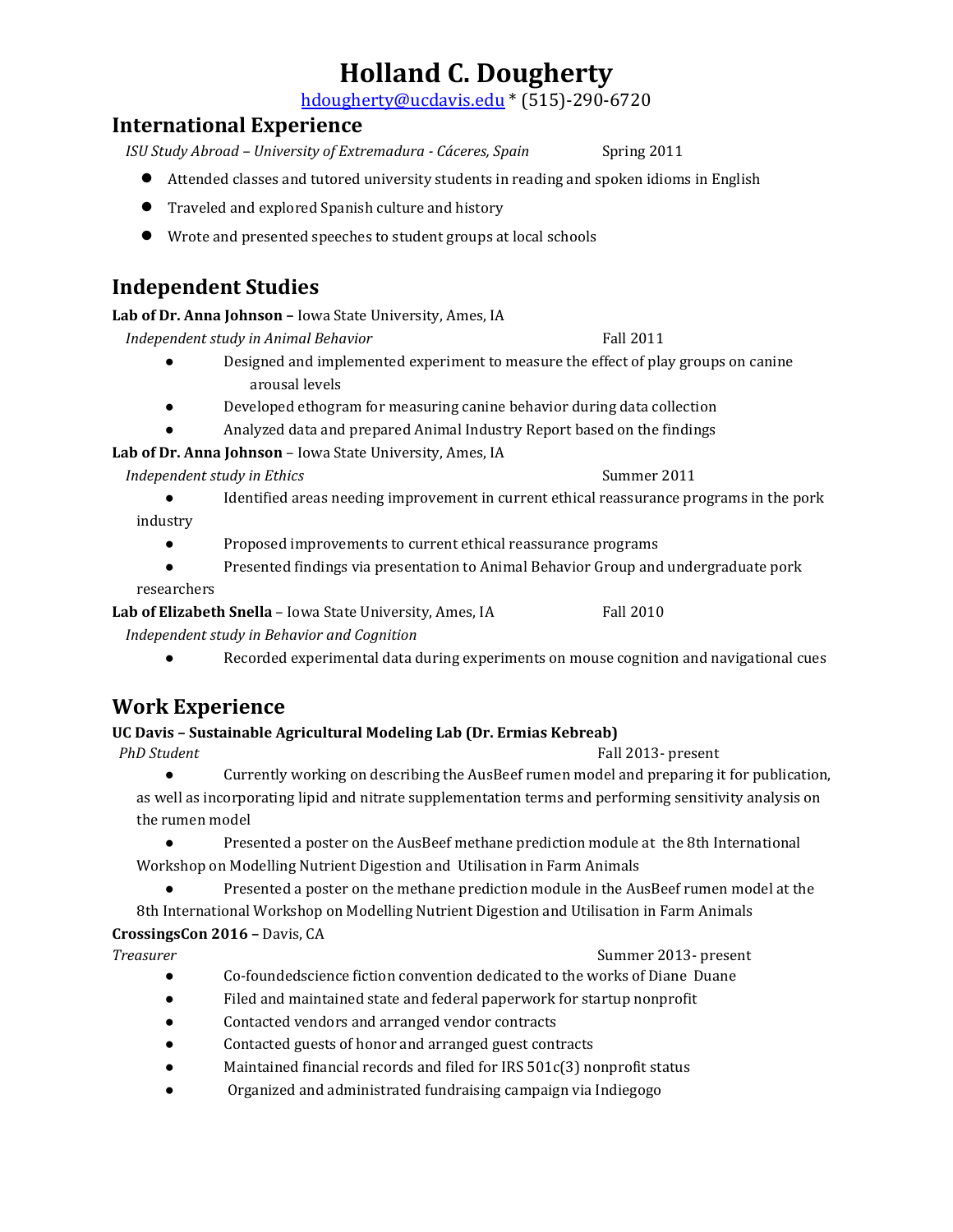[hd](mailto:hollandd@iastate.edu)ougherty@ucdavis.edu \* (515)-290-6720

### **Lab of Dr. Anna Johnson –** Iowa State University, Ames, IA

 *Undergraduate Research Assistant*, Summer 2011

- Collected field data and samples for pork transport study
- Analyzed recorded data from previous sow lameness studies
- Prepared Animal Industry Reports for publication
- Served as in-field interpreter during field data collection

● Entered and analyzed data on corn genomic expression

### **IQ America** – Gilbert, IA

 *Curriculum Developer/Student Instructor*, September 2006 – February 2010

- Taught at after-school/weekend/summer programs for talented and gifted students
- Presided over knowledge bowls, spelling bees, and ACT/SAT preparation classes for

students

**USDA** – Ames, IA

 *Research Assistant*, August 2007 – December 2007

### ● Collected and prepared corn seeds for shipping to other labs **USDA** – Ames, IA

*Field Technician*,  $\frac{1}{2}$  *Field Technician*,  $\frac{1}{2}$  *Summer 2006* 

- Assisted in research examining the effects of diet on animal emissions
- Performed basic medical procedures on swine
- Collected and prepared samples, tested molarity of solvents, performed nitrogen digestion
- Analyzed feed/gain rates for statistical review of the experiment

### **Honors**

### **Lee Baldwin Award for Modelling of Animal Nutrition – June 2015**

**Henry A. Jastro Graduate Research Award – June 2014**

**UC Davis Graduate Scholars Fellowship – 2013-2014**

**Leonard Hermanson Family Scolarship for Agricultural Entrepreneurship – Spring 2013 Dean's List** – Fall 2010, Fall 2011, Spring 2012, Fall 2012**,** Spring 2013

**ISU President's Leadership Class – 2008 – 2009** 

# **Activities**

### **Animal Rescue League of Iowa (ARL-IA)**

 *Volunteer,* July 2011- August 2013

- Provided social enrichment to relinquished animals
- Assisted potential owners with animal selection and adoption
- Represented ARL at fundraisers and public activities
- Gave tours to visiting groups of children and adults as part of community outreach program

### **Women in Science and Engineering (WISE)** – Ames, IA

*Fundraising Chair,* Spring 2009 – Spring 2010 Spring 2009 – Spring 2010

- Organized and planned fundraising opportunities and WISE events
- Coordinated and assisted speakers at meetings and seminars
- Worked with local businesses to organize donations and sponsorships of WISE events